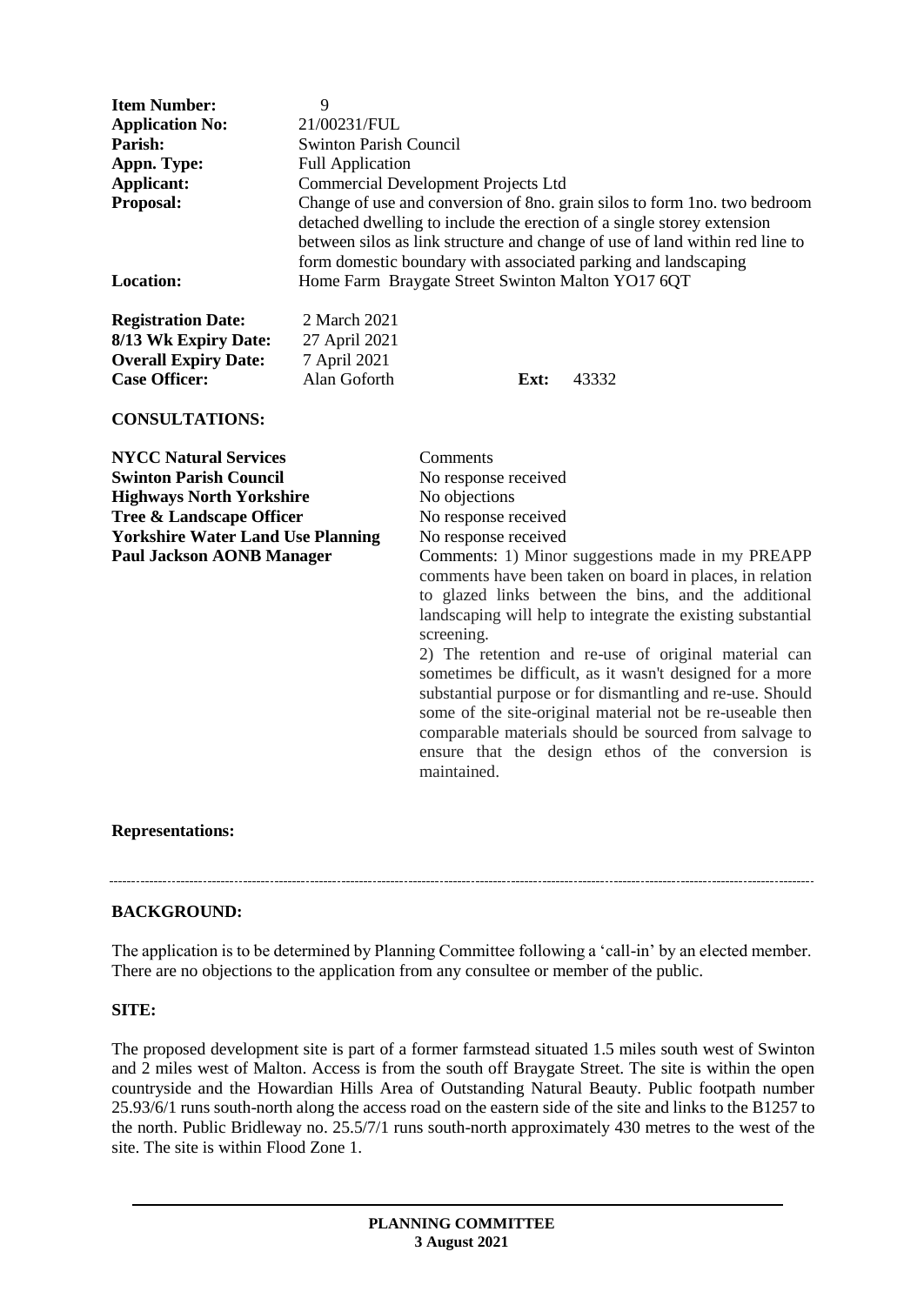The proposed development site consists of 4 large grain silos and 4 smaller ones set within a concrete apron and externally comprise curved corrugated steel sheets with a conical roof on which a conveyor is mounted. The silos are bounded by young self-sown tree groups, ruderal grassland, paddock and mature hedgerows. There is a dense woodland belt to the north and north-east of the site. The proposed development site amounts to 0.5 hectares and the development has a gross floor area of 230m². The four smaller silos on the western side have a diameter of 5.5m and stand to a height of 3.6m. The eastern four are larger with a diameter of 6.3m and height of 5.4m.

The wider site is currently being redeveloped under permission ref. 19/00550/MFUL (see planning history below). The silos stand immediately to the west of the renewable energy building which houses the communal heating system to serve the wider residential development at Home Farm. It has previously been established that the model farm buildings represent a non-designated heritage asset due to their age, significance and quality.

# **HISTORY:**

19/00550/MFUL - Works to existing farmhouse to include alterations and extensions to form a five bedroom dwelling to include change of use and alteration of adjacent outbuildings to form a triple garage, stabling, tack room, workshop, summer house and an open sided covered area, amalgamation and alteration of 2no. semi-detached cottages (Anna Cottages) to form 1no. four bedroom dwelling to include erection of part two storey/part single storey rear extension, detached double garage and amenity area, change of use, alteration and extension of detached stable block to form 1no. three bedroom dwelling with attached double garage and amenity area, change of use, alteration and extension of barns grouping to form 2no. four bedroom dwellings, 2no. three bedroom dwellings and 1no. two bedroom dwelling with covered amenity areas, garaging and shared parking, repositioning of agricultural barn partially housing communal heating system controls and ground source heat pumps with photovoltaic array on roof and for storage of land management and grounds maintenance equipment and removal of existing portal frame barns and 8no. metal silos together with use of both the existing eastern site access and the western access adjacent to the reservoir with a new track along the western edge of the site. APPROVED 09.10.2019. The permission has been implemented and works progress on site.

## **PROPOSAL:**

Planning permission is sought for the change of use and conversion of 8no. grain silos to form 1no. two bedroom detached dwelling to include the erection of a single storey extension between silos as link structure and change of use of land within red line to form domestic boundary with associated parking and landscaping.

The proposal comprises the conversion of the existing 8no. silos to form a single storey, two bedroom dwelling with garaging. Part of the existing paddock to the north of the silos would be a private garden (domestic curtilage) to the rear and access would be from the south via a gravel drive off the existing internal road.

The conversion would involve the removal of the overhead conveyor and conical roofs to allow the formation of insulated concrete bases and the insertion of insulated timber frame linings. Internally the silos would have timber roofs at low level (all single storey). The outer skin (corrugated mild steel sheet to be painted dark grey) and conical roofs will be retained and the roof mounted conveyor re-installed to house services and the Mechanical Ventilation with Heat Recovery (MVHR) system linked to the adjacent renewable energy building. The external ladders on the smaller silos would also be retained. The recessed link elements would be steel framed, full height glazed and with flat roofs with a GRP covering.

There would be a single window in the southern elevation of the silo forming the studio. The window would incorporate grey horizontal louvres to the outside to maintain an agricultural appearance. The two south eastern most silos would be garages with openings on the southern elevation with curved and sliding garage doors.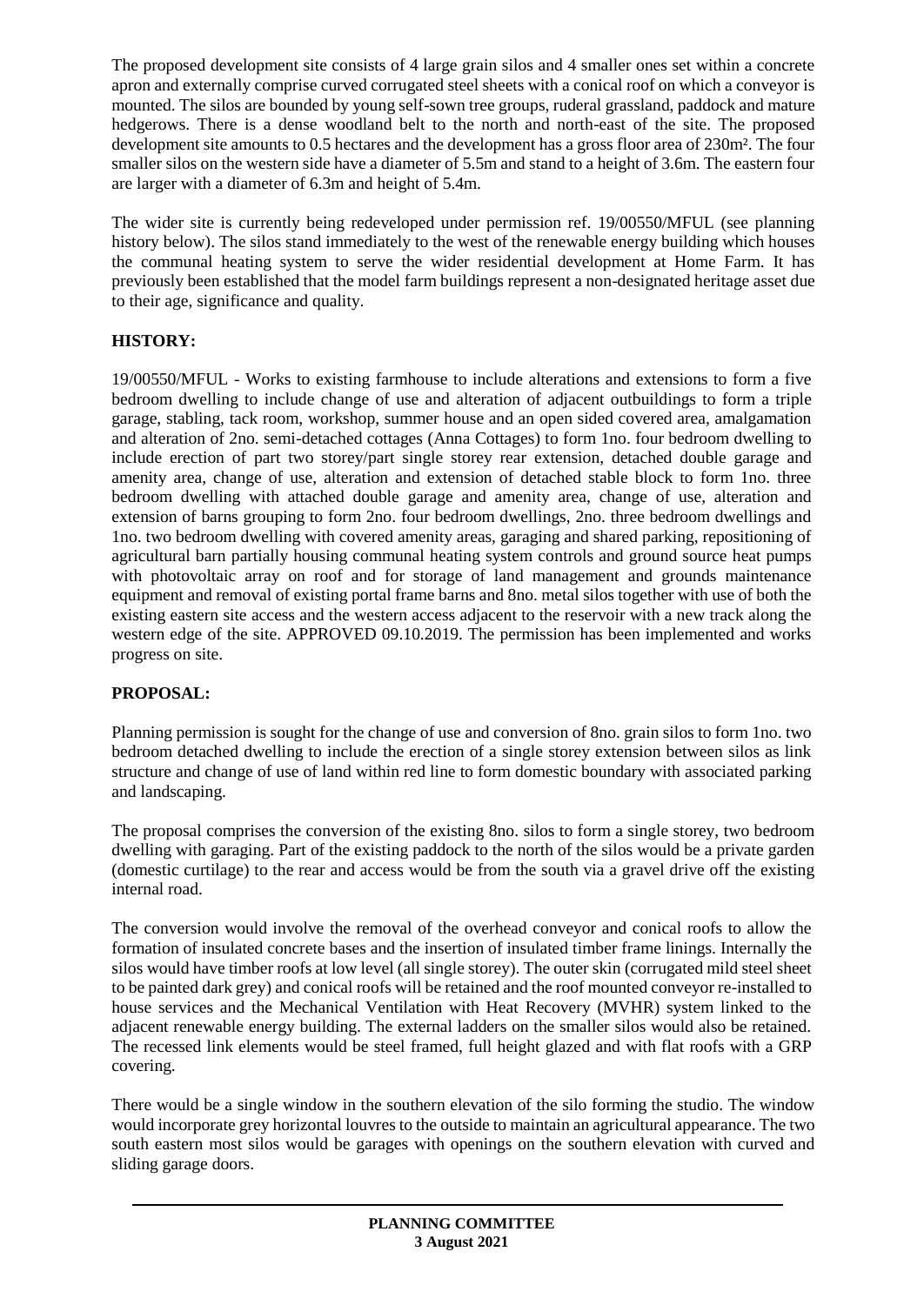The north elevation would incorporate full height clear double glazing curved to the radius of the existing silos to provide light to the bedrooms; kitchen and dining area. In the north west corner the lower part of the silo would be removed to allow for a cantilevered canopy beyond the glass wall of the dining area.

The supporting details explain that the buildings will perform to Passivhaus standards with what little heat demand required provided for by means of the communal renewable energy centre in the building adjacent to the silos.

The boundary treatment to delineate the domestic curtilage would comprise hawthorn hedgerows planted on the northern, eastern and southern boundaries. In addition painted black metal railings would flank the driveway on the southern side of the silos. There would be additional and replacement landscape screen planting on the field boundary to the west of the silos and an extension to the existing woodland to the north west. Surface water would drain to soakaway located to the north west of the proposed dwelling and foul water to a package treatment plant.

The application is accompanied by a Design and Access Statement; Planning and Heritage Statement; Landscape and Visual Impact Assessment; Arboricultural Report; Ecological Report; and a Viability Assessment.

## **POLICIES:**

Under Section 38(6) of the Planning and Compulsory Purchase Act 2004 planning authorities are required to determine each planning application in accordance with the planning policies that comprise the Development Plan unless material considerations indicate otherwise. The Development Plan for the determination of this particular application comprises the following:

• The Ryedale Plan- Local Plan Strategy (2013)

The Ryedale Plan - Local Plan Strategy (2013)

Local Plan Strategy -Policy SP1 General Location of Development and Settlement Hierarchy Local Plan Strategy - Policy SP2 Delivery and Distribution of New Housing Local Plan Strategy - Policy SP4 Type and Mix of New Housing Local Plan Strategy -Policy SP9 The Land-Based and Rural Economy Local Plan Strategy - Policy SP12 Heritage Local Plan Strategy - Policy SP13 Landscapes Local Plan Strategy - Policy SP14 Biodiversity Local Plan Strategy - Policy SP16 Design Local Plan Strategy - Policy SP17 Managing Air Quality, Land and Water Resources Local Plan Strategy - Policy SP18 Renewable and Low Carbon Energy Local Plan Strategy - Policy SP19 Presumption in Favour of Sustainable Development Local Plan Strategy - Policy SP20 Generic Development Management Issues Local Plan Strategy - Policy SP21 Occupancy Restrictions

Material Considerations

National Planning Policy Framework 2021 (NPPF) National Planning Practice Guidance (PPG)

#### **APPRAISAL:**

#### Principle of development

The site is within the open countryside and therefore Local Policies SP1 and SP2 apply to new residential development in such locations. Policy SP2 states that in the open countryside new housing can take the form of the '*Conversion of redundant or disused traditional rural buildings and where this*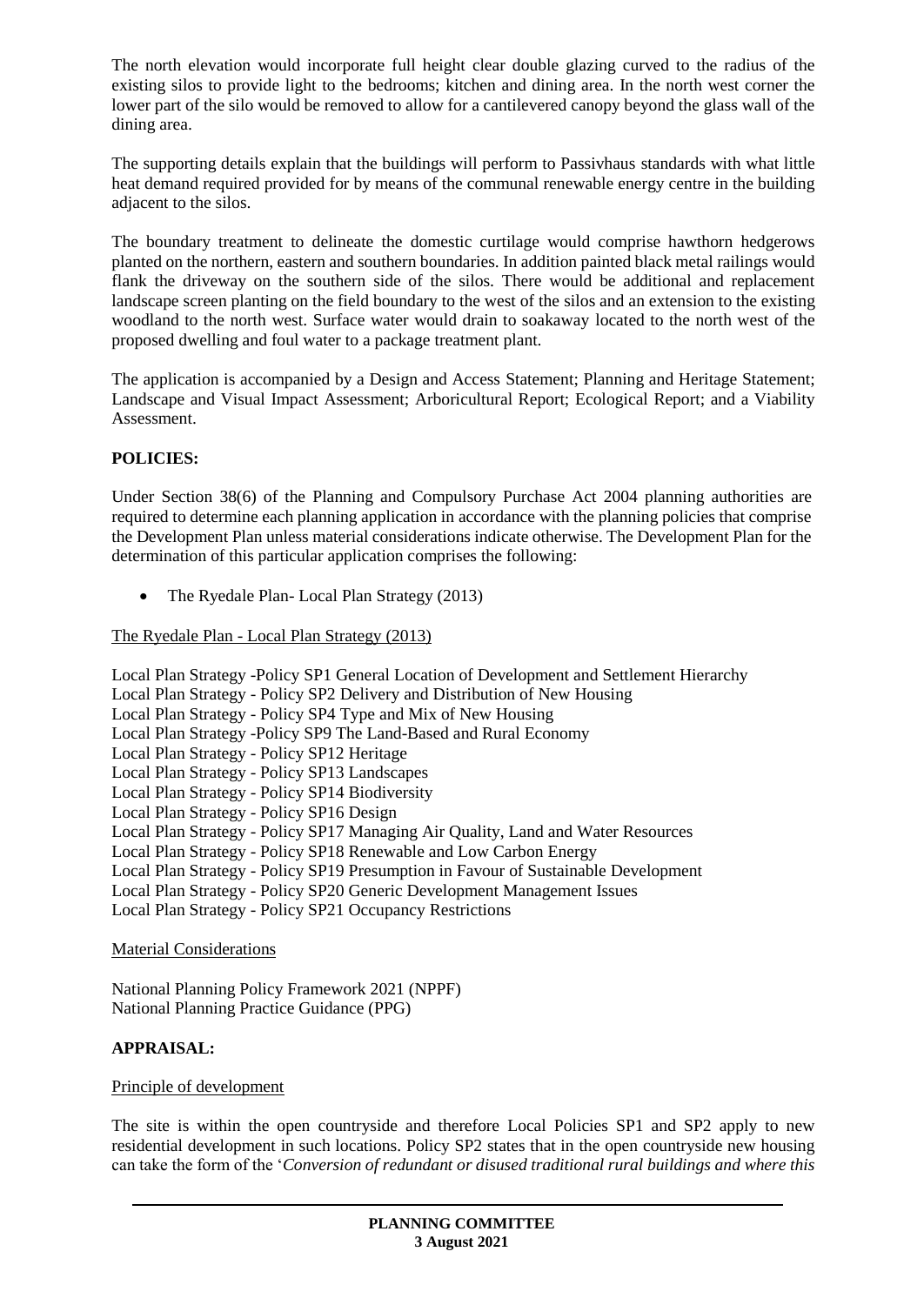*would lead to an enhancement to the immediate setting for Local Needs Occupancy'.* The silos are considered to fall within the definition of redundant or disused traditional rural buildings and therefore the principle of development is supported by Policies SP2 and also SP9 (The Land-Based and Rural Economy). However, as a result of the open countryside location under Policy SP2 Local Needs Occupancy restrictions would be applied to the dwelling. In this case the application is made on the basis of the occupancy restriction not being imposed which is discussed later in this report.

Policies SP1 and SP2 seek to promote development in sustainable locations therefore the Market Towns are a focus for growth. It is acknowledged that the proposed development is within the open countryside but the wider site has been deemed acceptable for the conversion of existing buildings for residential use and the site is in a sustainable location situated 2 miles from the Malton (Principal Town) allowing access to local services and facilities.

The Local Plan Strategy (Policy SP4) identifies that the provision of an appropriate mix and choice of new homes to address a range of housing requirements is central to the stability and sustainability of local communities and the District's economy.

At the national level paragraph 80 of the NPPF notes that planning policies and decisions should avoid the development of isolated homes in the countryside unless one or more specific circumstances apply. The relevant part of that policy is (c) '*the development would re-use redundant or disused buildings and enhance its immediate setting'.*

The principle of the regeneration of the site also aligns with paragraph 120 of the NPPF which promotes and supports the development of under-utilised and previously developed land and buildings.

#### Design

Policy SP16 (Design) of the RPLPS states that to reinforce local distinctiveness, the location, siting, form, layout, scale and detailed design of new development should respect the context provided by its surroundings.

At the national level paragraph 134(b) of the NPPF states *"significant weight should be given to outstanding or innovative designs which promote high levels of sustainability, or help raise the standard of design more generally in an area, so long as they fit in with the overall form and layout of their surroundings."* Similarly, paragraph 130 of the NPPF supports developments which "*are visually attractive as a result of good architecture, layout and appropriate and effective landscaping; and are sympathetic to local character and history, including the surrounding built environment and landscape setting, while not preventing or discouraging appropriate innovation or change".* 

The proposed change of use relates to a relatively large quantum of agricultural built form. It was initially envisaged that the silos would be demolished as part of the wider redevelopment of the Home Farm site. However, the proposal seeks to preserve and re-purpose the structures. Externally, it is apparent that the metal outer skin of the four smaller silos has rust staining but there is no evidence of deformation, water penetration or structural distress and all eight silos are judged to be structurally sound; in good condition; and capable of a scheme of conversion which retains the original structures.

The existing external skin (to be painted dark grey) would be retained and an internal timber frame insulated wall structure introduced. The conical roofs would be removed to allow for this before being reinstated. The roof mounted conveyor would be re-purposed for services connection to the communal heating system.

The silos have a strong cylindrical form and this would be maintained as part of the conversion. The design seeks to limit the number of openings in the silos. This is illustrated by the proposed southern elevation which has solid metal curved garage doors and grey horizontal louvres to the outside of the single window. The limited alterations to this elevation would be effective in disguising the use of the building on the public-facing side. External features such as the overhead conveyor and the external ladders would be retained.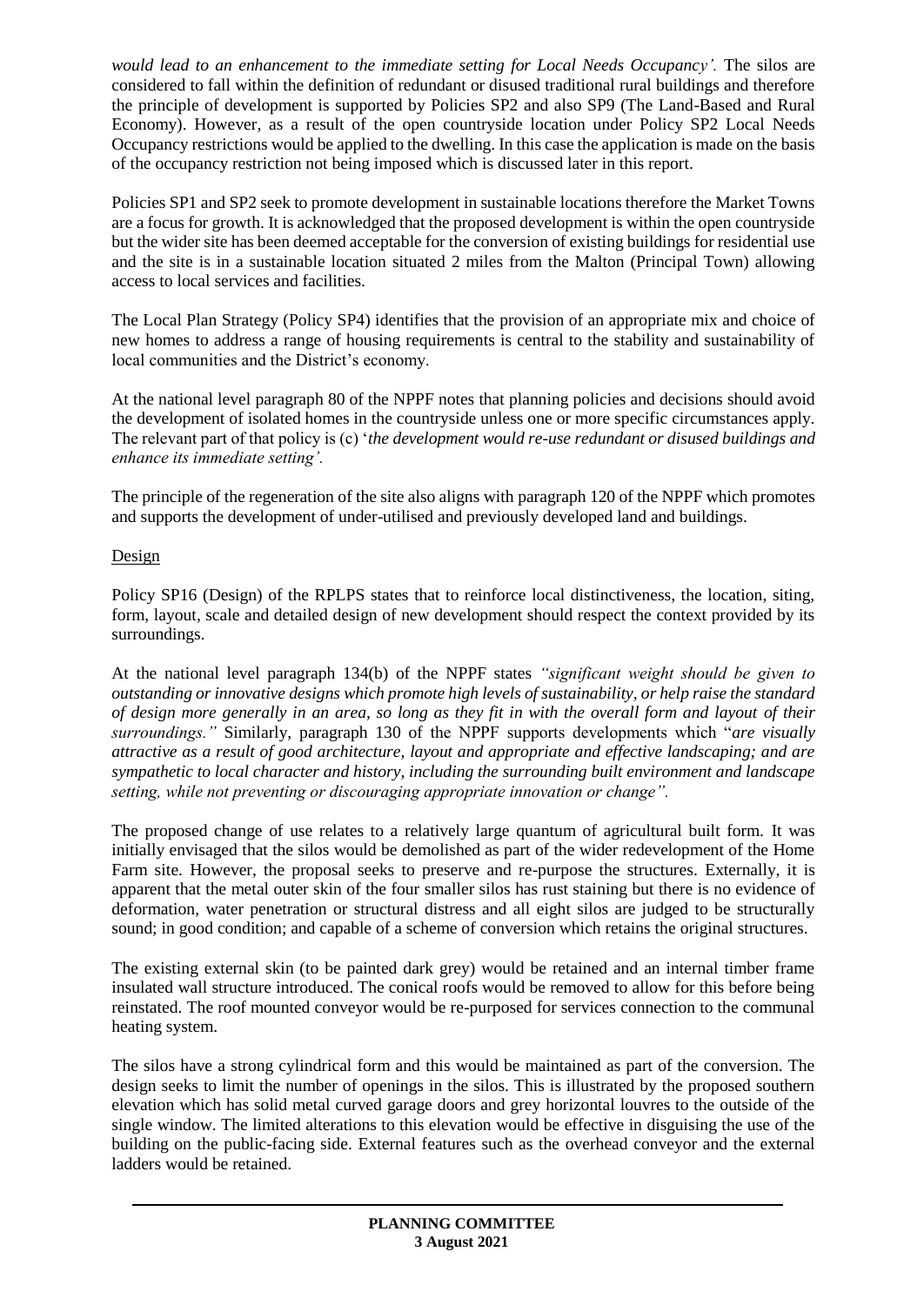The inner link extensions and door openings between the individual silos are to be full height glazed and recessed in the gaps between the silos. These interventions are lightweight in appearance and would not disrupt the visual coherence or enclosed nature of the cylindrical silos. The junction between the two garage 'bays' is to be opaque glass.

The north-western silo at the rear of the site would have a dining area with a square footprint with glazed walls recessed under the original curved outer skin of the silo which would overhang to create a sheltered outdoor area.

There would be minimal changes to the overall scale and cylindrical form of the silos. The new openings incorporate horizontal elements and the link extension are recessive. The limited alterations and additions would not be detrimental to the character of the silos and retain the utilitarian appearance of these agricultural structures. The provision of garaging would mean that external parking should not detract from the appearance of the site.

The dwelling would access the existing services for the adjacent barn conversions and make use of sustainable drainage systems. In addition the dwelling is to be thermally efficient and designed to Passivhaus standards. It would benefit from the ground source heat pump coils installed under the paddocks to the north of the renewable energy building. The solar voltaic array on the roof of the adjacent building generates power for the ground source pumps which provides a communal heating system for all the residential units at Home Farm including the proposed silo conversion. The design also incorporates electric car-charging points with the garages and overall incorporates levels of sustainability which align with the aims of Policy SP18.

The silos are a prominent part of the model farmscape. The proposed development is considered to be innovative and the conversion sympathetic in that it allows the original structures to continue to be read alongside the former model farm complex. The overall design approach complements the traditional character and appearance of the buildings in accordance with Policy SP16. It is considered prudent to remove permitted development rights by condition to ensure the form and appearance is not diluted by later additions and alterations.

#### Landscape, heritage and visual impact

The site is within the Howardian Hills AONB. The Countryside and Rights of Way Act 2000 places a statutory duty on authorities to have regard to the purpose of conserving and enhancing the natural beauty of the AONB when exercising or performing any functions affecting land in the AONB.

National planning policy (paragraph 176 of the NPPF) states that *"Great weight should be given to conserving landscape and scenic beauty in National Parks, the Broads and Areas of Outstanding Natural Beauty, which have the highest status of protection in relation to these issues".*

The application is accompanied by a landscape and visual impact assessment which assesses the impact from nearby public viewpoints and informs the proposed landscaping scheme. The silos are relatively prominent features in the landscape and there are views of the site available on Braygate Street to the south west of the site, where there is a vista when travelling east.

The additional screen planting proposed for the field boundary is welcomed and would continue to provide enclosure on the western side of the site and reduce light spillage from inside the dwelling. The land immediately to the south and west of the silos is densely overgrown and the area will benefit from thinning and general management. The necessary tree removals are informed by the arboricultural report which concludes that the existing trees should not be a constraint on developing the site as they can be replaced with more appropriate native species of an eventual mature size in scale with the proposed development. The works to remove trees and vegetation will be timed to minimise the impact on nesting birds. The landscaping scheme will be secured by condition should permission be granted.

The design of the site layout recognises the importance of the space around the converted silos and seeks to ensure that the landscape character is not eroded by excessive enclosure or domestic paraphernalia. The external amenity space is limited to the rear (north) of the site and is relatively tight to the silos. The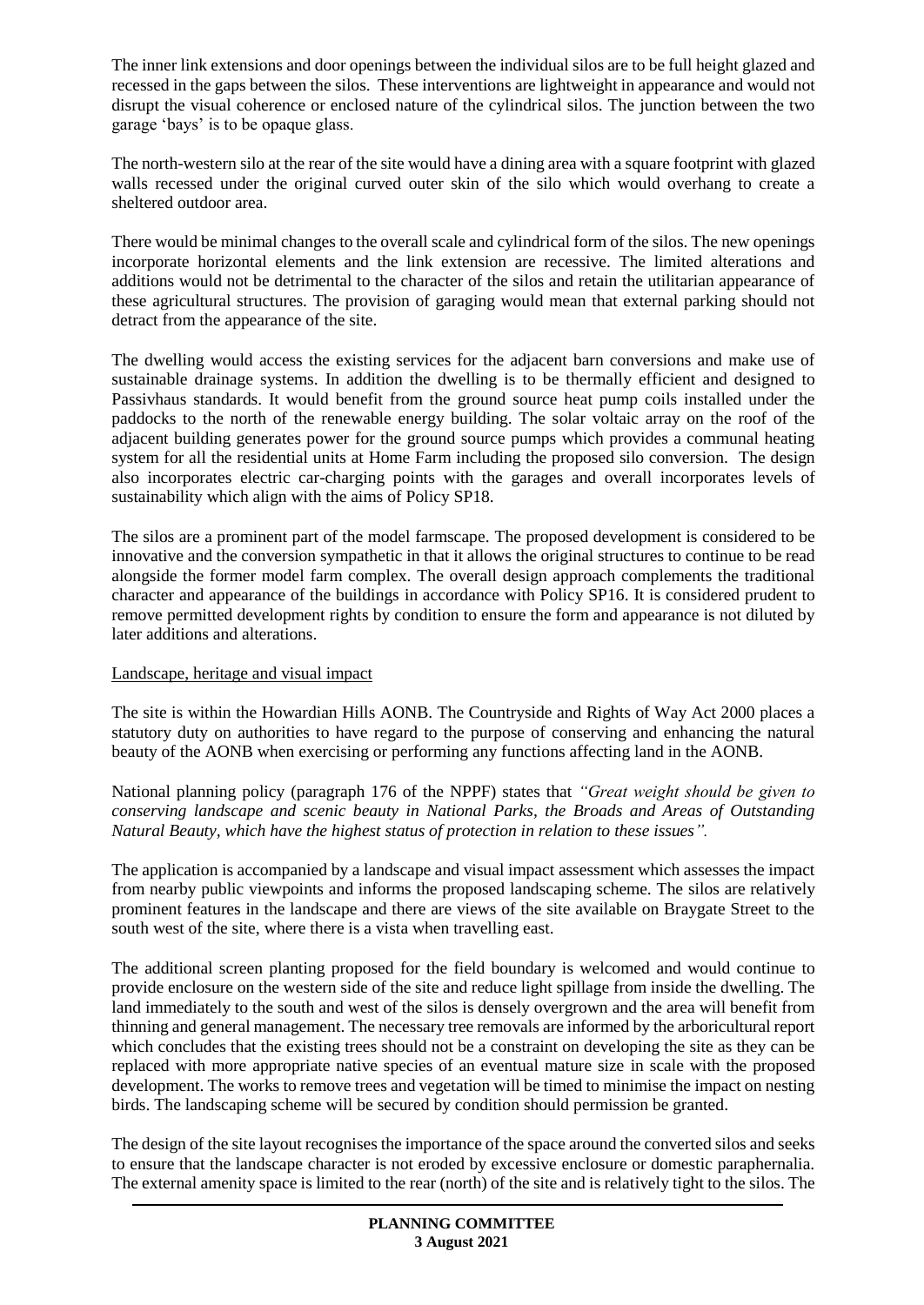parking provision takes the form of garages created in two of the silos to minimise the visual intrusion of vehicles. The site layout combined with the landform and existing and proposed landscape planting would ensure that it does not reveal the domestic land use associated with the dwelling and minimises the effects on landscape character and nearby visual receptors.

The land immediately adjacent to the silos is overgrown and the disused silos appear to be in a neglected and weathered condition. It is also the case that, when considered in isolation, the silos are of limited value in heritage and architectural terms. However, they are distinctive structures of some historic merit in the model farm context and make a positive contribution towards the traditional farming landscape as a whole. The proposed conversion would improve the visual appearance of the site; reinforce local distinctiveness and enhance the setting of the former model farm complex which is recognised as a non-designated heritage asset.

It is clear that careful consideration has been given to the design components of the proposed scheme. There would be minimal changes to the overall dimensions and cylindrical form of the silos. There is a sensitive approach to the construction methodology; the siting and treatment of windows and new openings; and the retention of distinctive features which currently form part of the silos exterior. As a result the functional appearance of the silos would not be eroded by built additions or excessive or unsympathetic openings.

The site sits within the AONB, and with this in mind, the proposed development is considered to provide an opportunity to convert unusual rural buildings and structures into dwellings, where the character of the original structure can largely be maintained. The setting within a protected landscape encourages the highest standards of design. The AONB Managers has no objections and it is considered that the change to the public perspective will be minimal and there would be no adverse impact on the natural and scenic beauty of the AONB.

The silos contribute positively to the legibility of the model farm and are interesting forms within the landscape. The LVIA supports the conclusion that the removal of the structures would weaken the longer distance views of the collection of farm buildings, rather than enhance it. The proposed conversion is an imaginative way of making beneficial use of these redundant structures. The resultant dwelling will continue to represent an important component in terms of understanding the narrative of the site's history.

The proposed development is design-led and seeks to conserve the designated landscape and the setting of the non-designated heritage asset. It is considered that the design of the development and associated landscaping is acceptable and would ensure that the redeveloped site would not be visually prominent in the open countryside and designated landscape area in compliance with the NPPF and Policies SP12, SP13, SP16 and SP20.

## Local Needs Occupancy (LNO) restriction and viability

Policy SP2 states that in the open countryside new housing can take the form of the *'Conversion of redundant or disused traditional rural buildings and where this would lead to an enhancement to the immediate setting for Local Needs Occupancy'.* 

Policy SP21(a), in relation to local needs occupancy, states: *"To meet local housing need in the non-service villages the occupancy of new market housing will be subject to a local needs occupancy condition where this accords with Policy SP2, and will be limited to people who:* 

- *Have permanently resided in the parish, or an adjoining parish (including those outside the District), for at least three years and are now in need of new accommodation, which cannot be met from the existing housing stock; or*
- *Do not live in the parish but have a long standing connection to the local community, including a previous period of residence of over three years but have moved away in the past three years, or service men and women returning to the parish after leaving military service; or*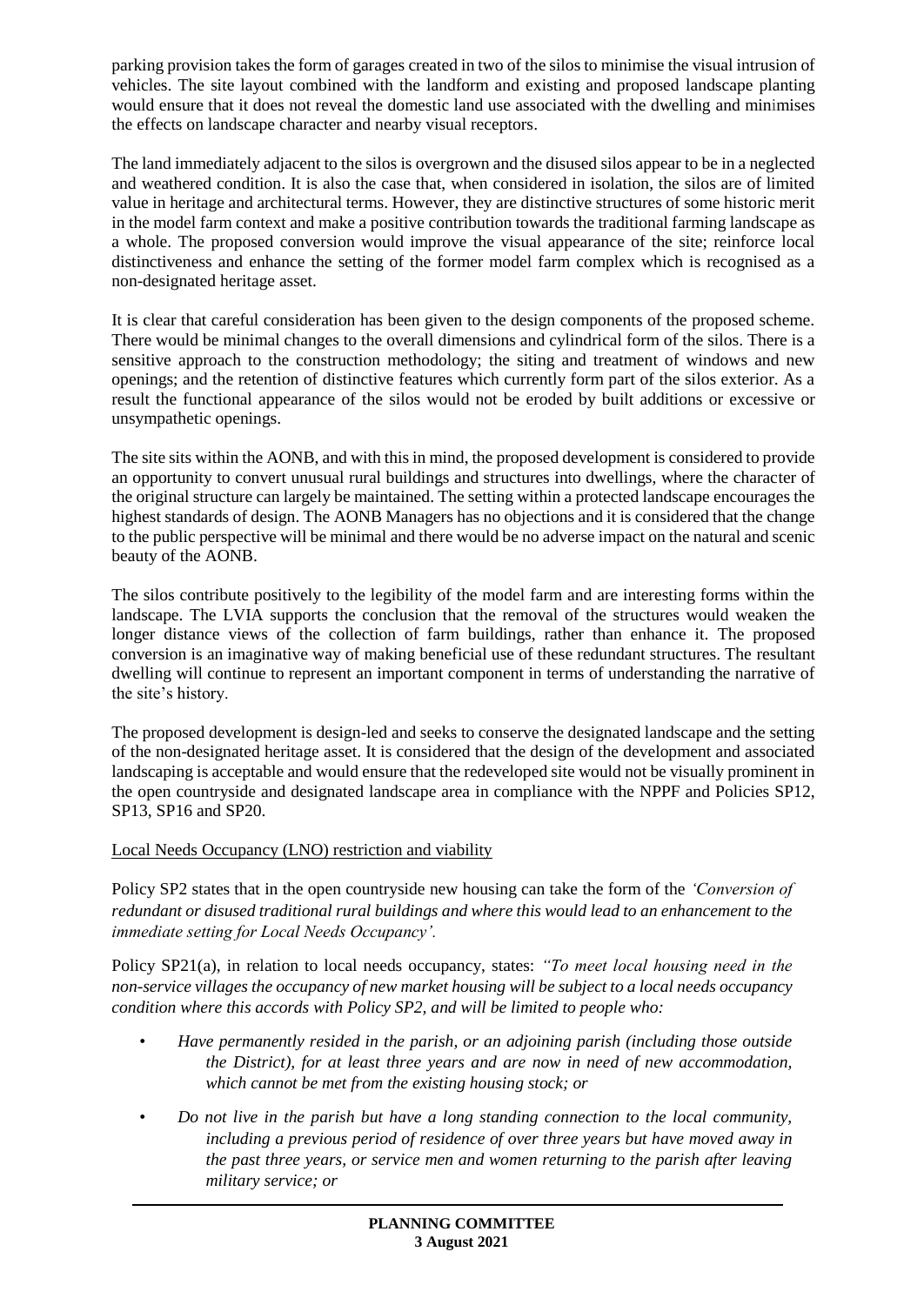- *Are taking up full-time permanent employment in an already established business which has been located within the parish, or adjoining parish, for at least the previous three years; or*
- *Have an essential need arising from age or infirmity to move to be near relatives who have been permanently resident within the District for at least the previous three years".*

The application is proposed on the basis that the local occupancy restriction is not imposed in this case contrary to Policies SP2 and SP21.

It is acknowledged that due to the unusual nature of the buildings and the inherent additional costs in the innovative conversion methods a viability exercise is necessary. The applicant has submitted supporting statements and a viability assessment to make the case for allowing the development without the local occupancy restriction.

The RICS define financial appraisals for planning purposes as '*An objective financial viability test of the ability of a development project to meet its costs including the cost of planning obligations whilst ensuring an appropriate site value for the landowner and a market risk adjusted return to a developer in delivering a project*.'

In simple terms, if the value generated by a proposed development is less than the costs of development, and the residual value of a proposed scheme is below an appropriate viability benchmark sum, it is unviable to pursue such a scheme, and the scheme is unlikely to proceed.

The applicant's viability assessment analysis for the proposed development with a LNO condition (based on a conservative 15% reduction off open market value) shows a significant negative difference between the Residual Land Value and Benchmark Land Value. Therefore the inclusion of a LNO condition would render the scheme unviable.

The land value, the high build costs, external works (involving site clearance, new driveway, paving, fencing, landscaping, drainage and utilities connections) and also the abnormal costs associated with the specialist conversion of the silos are noted as is the overall risk to the developer. Furthermore, notwithstanding the local occupancy restriction, it is considered that demand in the sales market could potentially be further limited by virtue of the nature; style and shape of the silos; the distinctive appearance; and layout only appealing to a relatively small section of the market in terms of taste and affordability.

The Officer appraisal set out earlier in this report considers that the conversion of the silos to residential use is permissible when considered against national and local planning policy and their retention and re-use can be regarded as desirable in heritage and landscape terms. It is considered that the proposed development represents a clear opportunity to achieve sustainable development which is afforded significant weight in the decision making process and the absence of a LNO condition would facilitate viability in this case.

#### Residential amenity

Policy SP20 (Generic Development Management Issues) requires that the development should respect the character of the area without having a material adverse impact on the amenity of present or future occupants, the users or occupants of neighbouring land and buildings or the wider community. Policy SP20 also requires that the proposed development is compatible with the existing ambience of the immediate locality and the surrounding area and with neighbouring land uses and would not prejudice the continued operation of existing neighbouring land uses.

The proposed development forms part of a wider site being redeveloped from its former agricultural use to residential use.

The silos are to the north west of the central range of barns conversions and the proposed change of use would not present any issues with loss of light, privacy or overshadowing to any neighbours. It is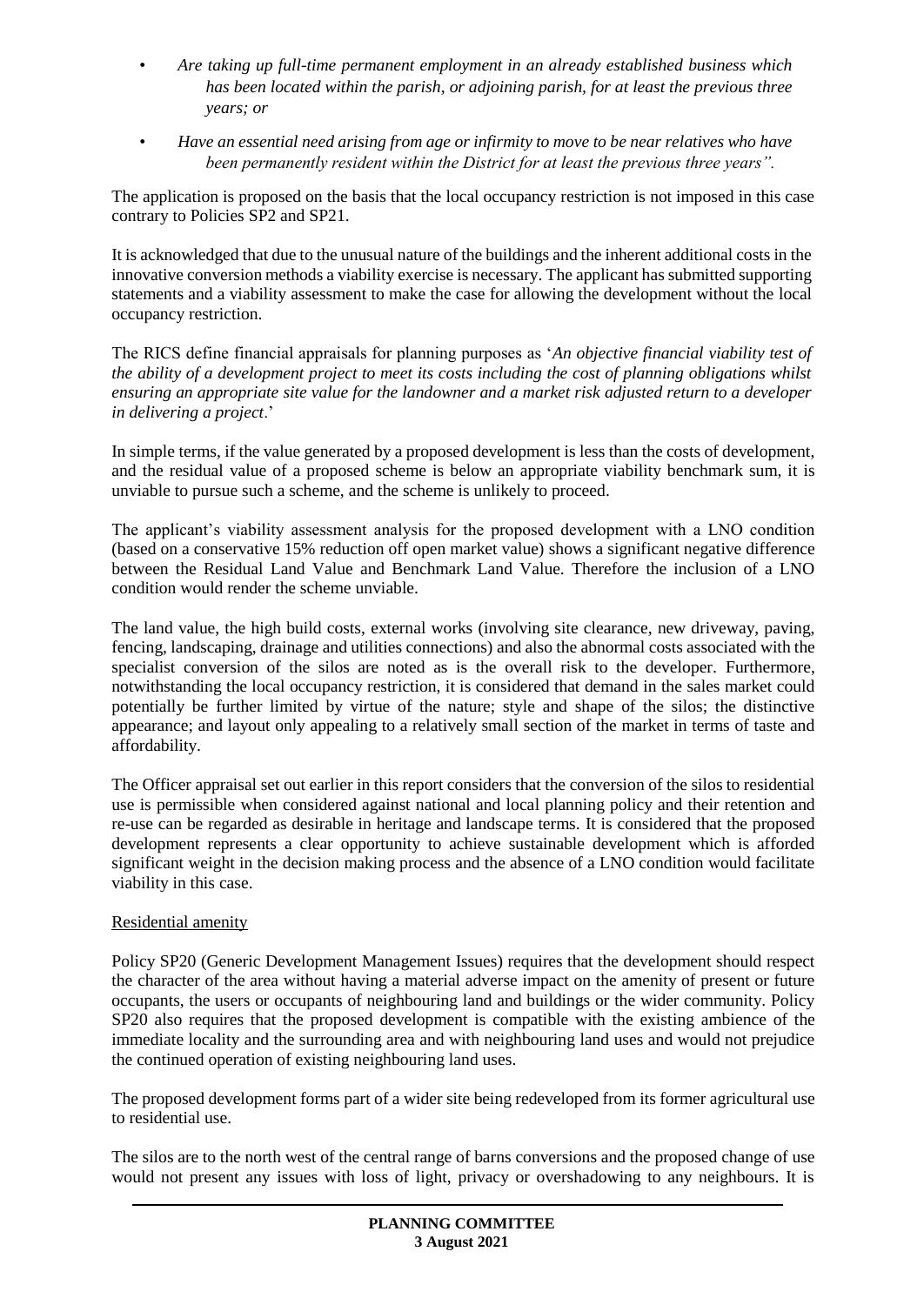considered to be a compatible land use which would not give rise to any unacceptable nuisance, disturbance or pollution to any occupants of neighbouring dwellings at Home Farm.

The principal openings which would serve the dwelling face away from the communal heating building which is on the east boundary. No noise disturbance from the operation of the communal heating building is anticipated and any impact on the amenity of the occupants would be negligible. The occupants of the proposed dwelling would have sufficient levels of amenity in terms of natural light to habitable rooms, privacy, outdoor space and parking areas and they would not be affected by any disturbance or pollution associated with any neighbour land use.

### Highways

The proposed development is served by an existing access to the public highway and the change of use incorporates sufficient parking to serve the dwelling. The highways officer has confirmed that the proposed change of use would not generate conditions which would be considered to be detrimental to highway safety and there are no objections.

## Ecology

There are no statutory or non-statutory designated nature conservation sites within the development site or within the immediate surroundings that would be impacted directly or indirectly by the proposed development.

The applicant's ecological report confirms that the silo buildings presented no roosting opportunities for bats in their current condition. In addition to the lack of suitable roost sites, during the course of the survey no evidence of bats was observed. The County Ecologist has confirmed that as the silos have negligible potential to support roosting bats there is no requirement for further survey and no specific mitigation is required. Similarly, there was no evidence of barn owls recorded during the survey and no other bird nests were observed within the silos.

The County Ecologist notes that habitats surrounding the silos and the application site are considered to provide suitable foraging and commuting habitats for bats in the surrounding landscape. The County Ecologist states that where possible, care should be taken to ensure that these habitats are not illuminated. A condition will be imposed to control external lighting should permission be granted.

The proposed planting of native hedgerows and new copse planting linking with existing tree belt will complement and enhance the habitats surrounding the site for a variety of species including bats and birds. The ecological report also makes recommendations on the timing of selected buildings works and removal of vegetation and for the inclusion of a variety of nest boxes. The recommendations will be secured by condition should permission be granted.

## **CONCLUSION**

The proposed development involves the conversion and re-use of redundant traditional rural buildings, and the redevelopment of under-utilised land and buildings which aligns with the general aims of Policies SP1, SP2 and SP9 of the RPLPS and the NPPF. The proposed development also provides the opportunity to enhance the setting of the adjacent non-designated heritage asset (model farm) without having an adverse impact on the scenic beauty of the designated landscape, local amenity or highway safety in compliance with Policies SP12, SP13 and SP20.

It is acknowledged that the conversion of silos for residential use is a novel idea which in many cases would be impractical or undesirable in planning terms.

In this case the proposed conversion is imaginative and innovative and represents a sustainable alternative to the demolition of these otherwise redundant structures which contribute to understanding the site's agricultural history. The character and appearance of the original structures will be largely maintained and the design adopts a sympathetic approach to the position and size of openings/glazing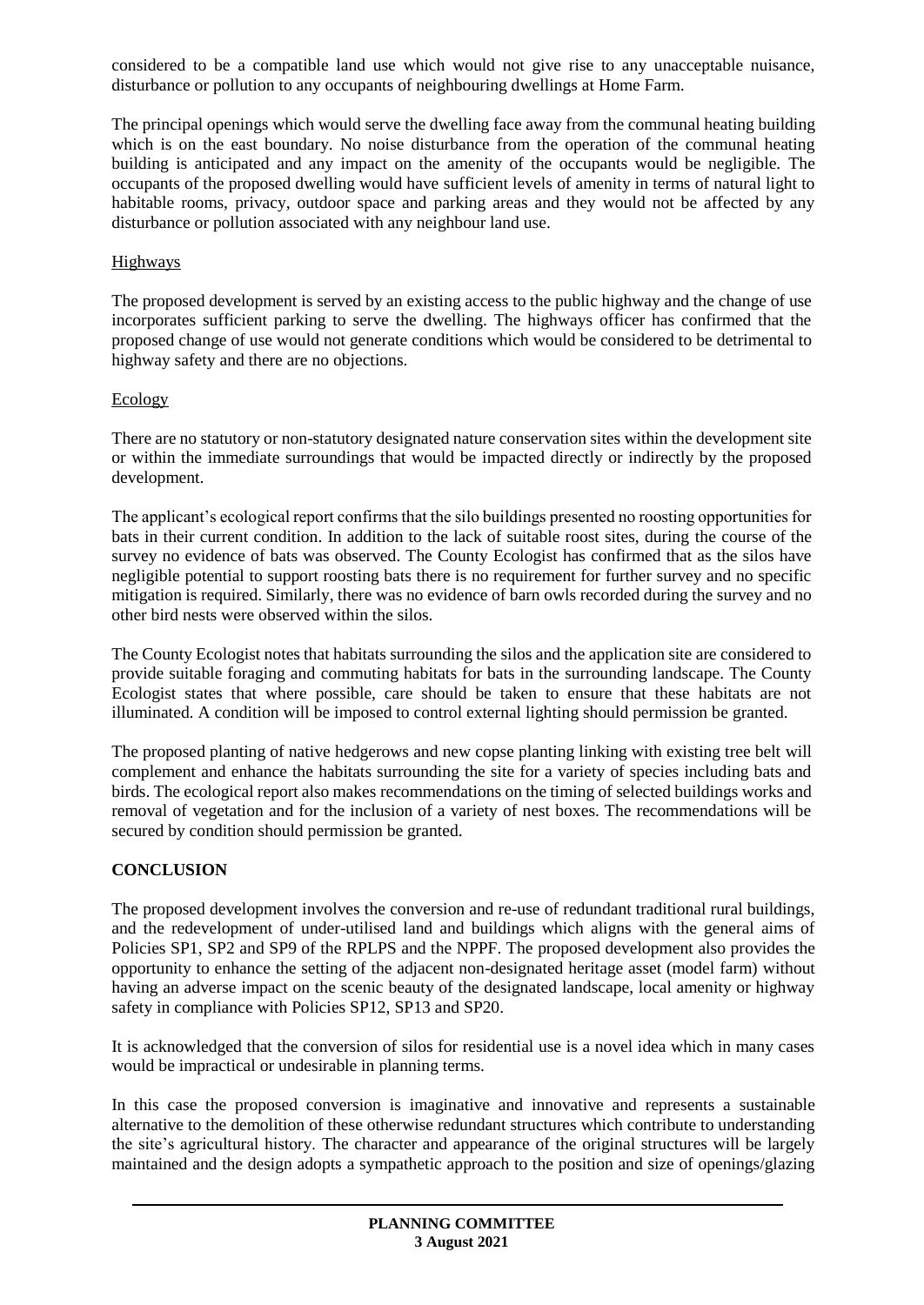and retains the cylindrical form and functional appearance particularly on the southern, public facing side of the site.

Taking account of the site context and recent and ongoing redevelopment at the former farm site the location and siting is considered to be sustainable. The proposed dwelling incorporates a high standard of sustainable energy efficient construction which benefits from renewable sources of energy in the form of solar panels, ground source heating and also includes an electric car-charging point all which align with the aims of Policy SP18.

It is considered that additional benefits which weigh in favour of the proposed redevelopment coming forward include the benefits of adding to the supply and choice of housing in the area; the visual enhancement arising from the redevelopment of the land and buildings and associated landscaping which preserves the scenic beauty of this designated landscape; and the ecological enhancements that will result in a net gain in biodiversity on the site.

There is an absence of any specific demonstrable harm and there are no objections from any consultees or third parties.

The proposed development would result in the creation of an open market dwelling without a local occupancy restriction in conflict with the requirements of Policies SP2 and SP21.

In heritage and landscape terms it is has been established that it is desirable to retain and sustainably repurpose the silos which positively contribute to the agricultural character of the designated landscape and the setting of the non-designated heritage asset. With this in mind the ability to ensure the scheme is financially viable is an important element of the proposal.

The viability assessment process illustrates that, with the LNO imposed, there is clearly a deficit associated with bringing the structures into a residential use. A capital receipt must be freed to ensure the viability of the development and the assessment identifies that this can be achieved without the LNO condition.

It is considered that the proposed development proceeding without the LNO restriction represents the only viable long term solution to ensure the structures have a sustainable future and continue to make a positive contribution to the designated landscape and the setting of the non-designated heritage asset. When assessed against the NPPF and Development Plan policies as a whole and, being mindful of the presumption in favour of sustainable development, it is considered that the benefits identified above demonstrably outweigh the disbenefits of departing from the Development Plan policies in relation to the local occupancy restrictions.

The proposal represents redevelopment and repurposing of under-utilised land and buildings in a location which lends itself to an innovative approach. The protected landscape also encourages a high standard of design. The proposed development would result in an unusual, distinctive and energy efficient house and one which will also preserve the AONB landscape and maintain a link with the former use/history of Home Farm, a non-designated heritage asset.

In weighing the planning balance it is concluded that despite conflict with an element of Policy SP2, overall the proposal is acceptable and the benefits outweigh the policy conflict and the development complies with Policies SP1, SP4, SP9, SP12, SP13, SP14, SP16, SP17, SP18, SP19 and SP20 of the adopted Ryedale Plan - Local Plan Strategy and the National Planning Policy Framework. The recommendation to Members is one of conditional approval.

#### **RECOMMENDATION: Approval**

1 The development hereby permitted shall be begun on or before .

Reason: To ensure compliance with Section 51 of the Planning and Compulsory Purchase Act 2004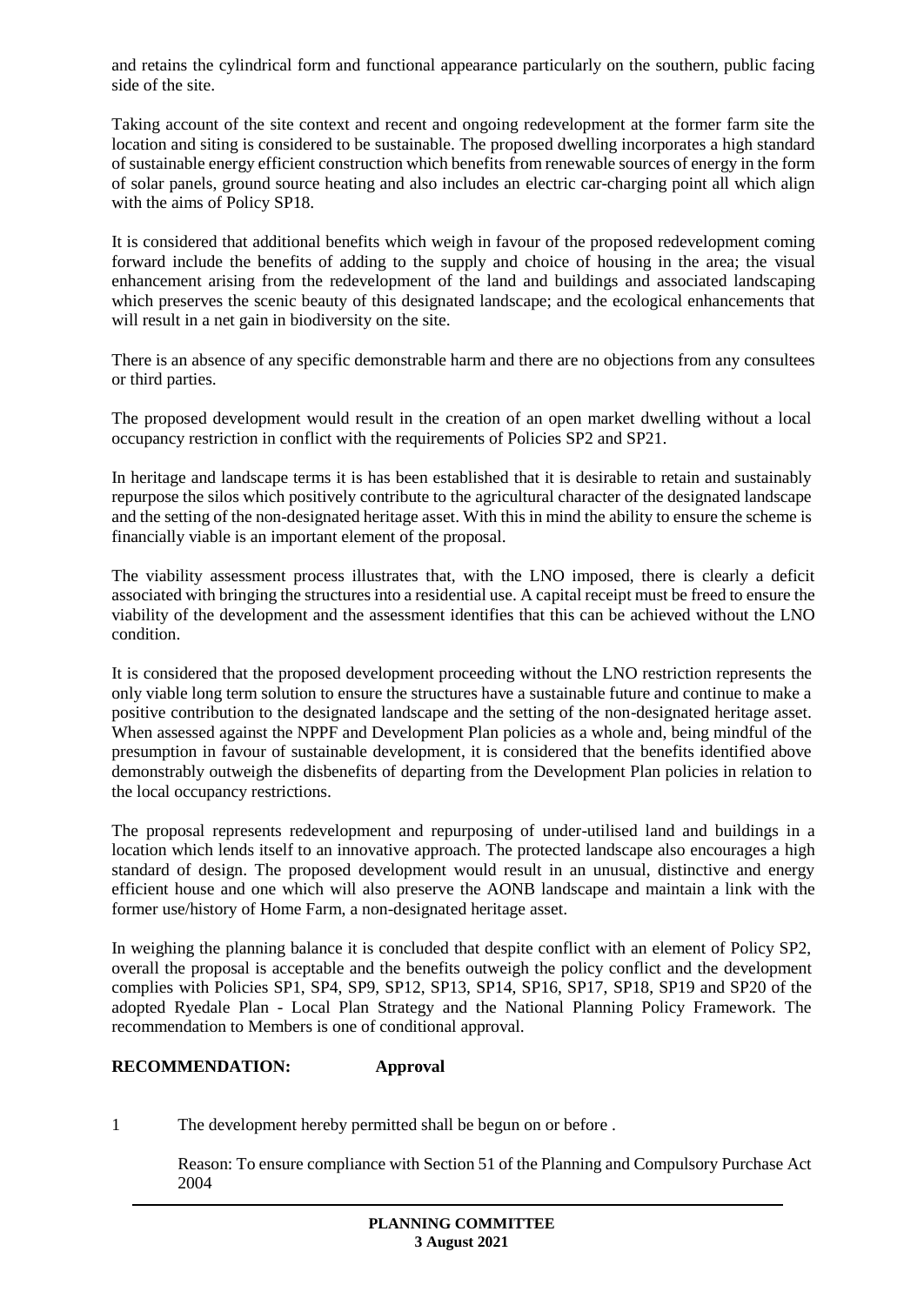2 The development hereby permitted shall be carried out in accordance with the following approved plan(s):

Location Plan ref. EX10 01 Rev B, dated 29.12.2020 Proposed Plans ref. AR50 01 Rev A, dated 22.12.2020 Proposed Elevations ref. AR50 02 Landscape Masterplan ref. 163.3, dated 04.02.2021

Reason: For the avoidance of doubt and in the interests of proper planning.

3 Unless otherwise approved in writing by the Local Planning Authority all external constructional materials and colour finishes to be used for the buildings shall be in accordance with those identified in the application as shown on the approved elevation drawings. Any external materials due to be temporarily removed for refurbishment or to allow the installation of the internal frames shall be carefully dismantled and set aside for re-use in the construction work for the development hereby permitted. Details and samples of any new replacement materials to be used on the exterior of the building the subject of this permission shall be submitted to and approved in writing by the Local Planning Authority prior to installation.

Reason: The use of reclaimed materials will enable the new building to blend in with its surroundings in a satisfactory manner and to ensure an appropriate external appearance in accordance with the requirements of Policies SP13, SP16 and SP20.

4 The landscape planting scheme as shown on the approved Landscape Masterplan ref. 163.3, dated 04.02.2021 shall be carried out during the first planting season following the commencement of the development, or such longer period as may be agreed in writing by the Local Planning Authority. Any trees or shrubs which, within a period of five years from being planted, die, are removed or become seriously damaged or diseased shall be replaced in the next planting season with others of similar sizes and species, unless the Local Planning Authority gives written consent to any variation.

Reason: In the interests of visual amenity and to achieve a high standard of landscaping in accordance with Policies SP16 and SP20.

5 No trees, shrubs, or hedges within the site that are shown to be retained on the approved plans shall be felled, uprooted, wilfully damaged or destroyed, cut back in any way or removed without prior written agreement with the Local Planning Authority. Any trees which require removal in accordance with prudent arboricultural management shall be replaced within the next planting season by trees of suitable species and in appropriate numbers in mitigation of any losses.

Reason: In the interests of visual amenity and to achieve a high standard of landscaping in accordance with Policies SP16 and SP20.

6 Prior to the installation of boundary fences and means of enclosure full details of the location; materials; design; and height shall be submitted to and approved in writing by the Local Planning Authority. Thereafter these shall be erected prior to the occupation of the dwelling.

Reason: To ensure that the development does not prejudice the enjoyment by the neighbouring occupiers of their properties or the appearance of the locality, as required by Policy SP20.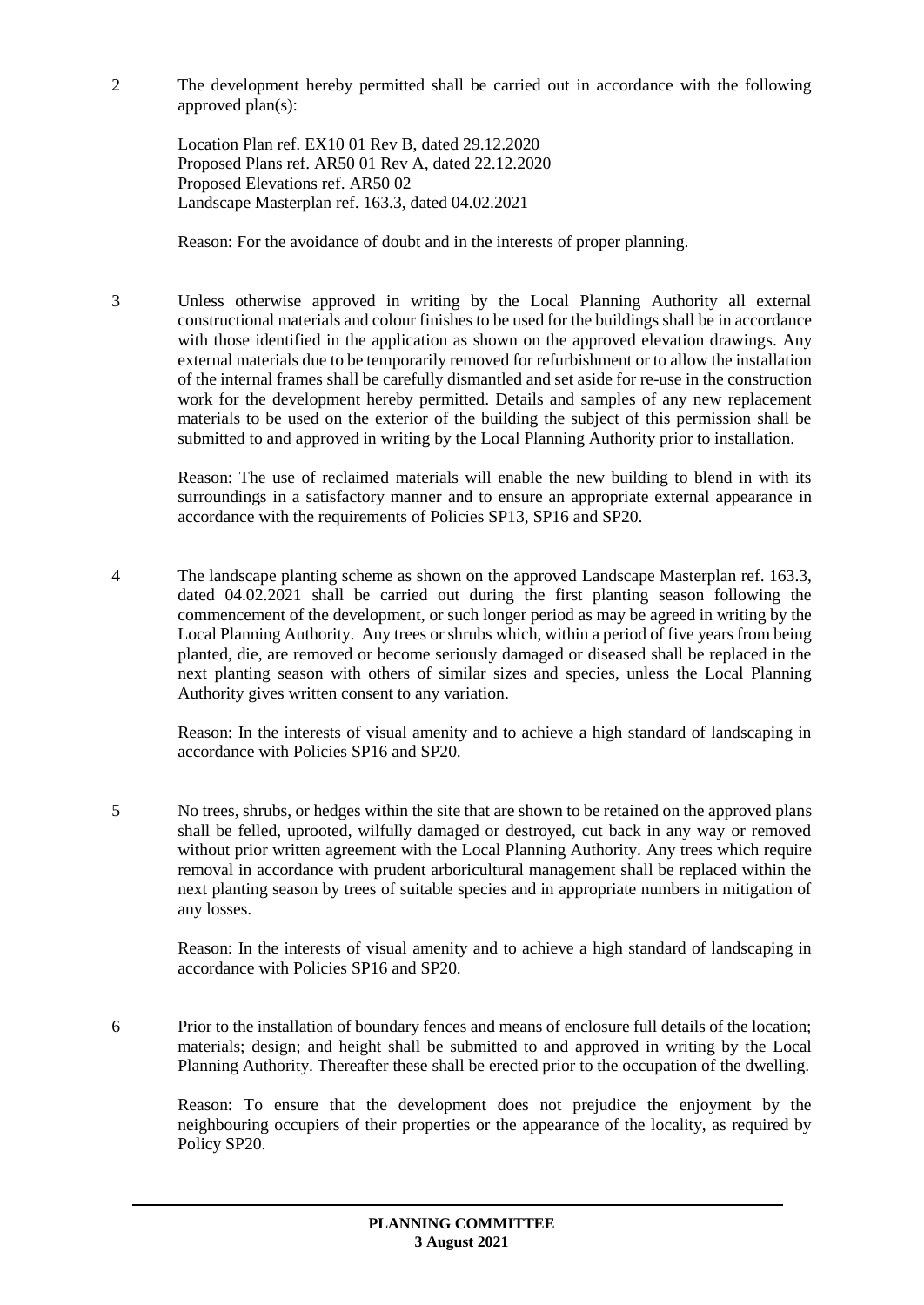7 No external mechanical extraction and ventilation units, other than those shown on the plans hereby approved, shall be installed without the prior submission of details for approval in writing by the Local Planning Authority.

Reason: To ensure an appropriate appearance and to comply with the requirements of Policies SP13, SP16 and SP20.

8 The overhead roof mounted conveyor; external ladders and horizontal louvres to windows as shown on the approved elevation drawings shall be retained and maintained throughout the lifetime of the development.

Reason: To ensure an appropriate appearance and to comply with the requirements of Policy SP20.

9 Unless otherwise agreed in writing with the Local Planning Authority the construction phase shall proceed in accordance with that outlined in Section 3 of the Design and Access Statement dated 18.01.2021.

Reason: In the interest of limiting the development to conversion only and for general amenity of the development in compliance with Policy SP20.

10 The development hereby approved shall proceed in accordance with the recommendations contained within Section 8.5 of the Preliminary Bat Roost Assessment produced by Wold Ecology Ltd, dated 01.03.2021.

Reason: In the interests of habitat protection and enhancement in compliance with Policy SP14.

11 Full details of any new or additional external lighting at the site, including lighting for site security purposes, shall be submitted to and approved in writing by the Local Planning Authority prior to installation. The details shall include the position, height, angle of lighting, illuminance level and hours of operation. All lighting shall be installed and maintained in accordance with the approved details.

Reason: In the interests of the reduction of light pollution in this rural location in compliance with Policies SP14 and SP20.

12 Prior to the occupation of the dwelling one of the garages shall be fitted with an electric vehicle charging point.

Reason: To promote sustainable transport and in accordance with the development principles for the site in compliance with Policy SP18.

13 Notwithstanding the provisions of the Town & Country Planning General Permitted Development Order 2015 or any subsequent Order, the garage(s) shall not be converted into domestic accommodation without the granting of an appropriate planning permission.

Reason: In accordance with Policies SP13, SP16 and SP20; and to ensure the retention of adequate and satisfactory provision of off-street accommodation for vehicles generated by occupiers of the dwelling and visitors to it, in the interest of safety and the general amenity of the development.